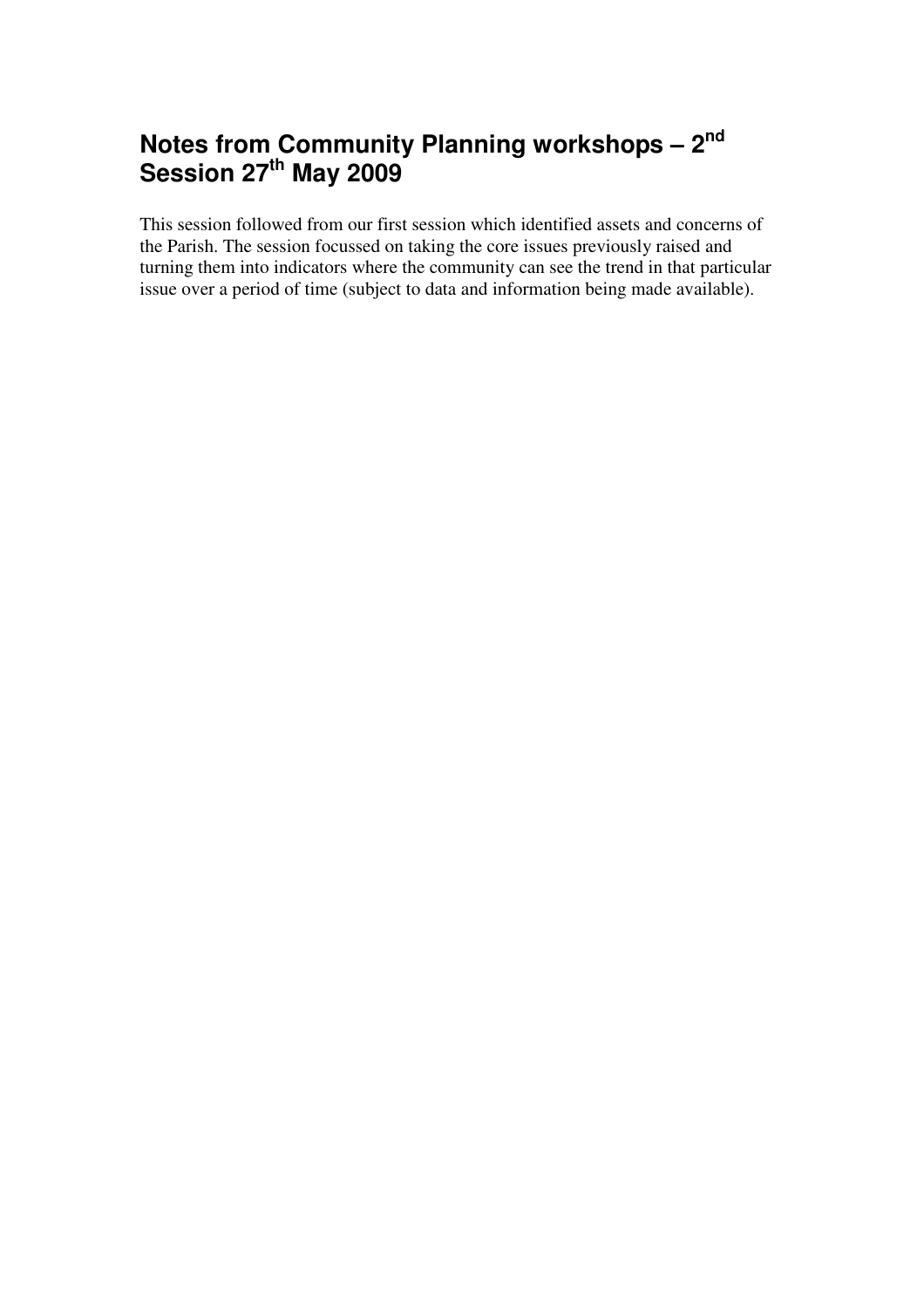| <b>Economy</b>                                                                                                                   | <b>Responsibility</b>                                            | <b>Perceived result</b> |
|----------------------------------------------------------------------------------------------------------------------------------|------------------------------------------------------------------|-------------------------|
| 1. Income vs financial cost<br>of running St Marks Church<br>(E)                                                                 | <b>St Marks Church</b>                                           |                         |
| 2. Collected net income<br>generated by local<br>community groups $(E)$                                                          | All community groups                                             |                         |
| 3. Average cost of housing in<br>Hadlow Down /Availability<br>of affordable homes $(E)$                                          | Housing Team - WDC                                               | $\boldsymbol{P}$        |
| 4. Number of residents<br>commuting to and from the<br>village $(E)$                                                             | <b>Office of Statistics</b>                                      | $\boldsymbol{v}$        |
| 5. Level of Precept vs cost of<br>living $(E)$                                                                                   | Parish Council                                                   |                         |
| 6. Number of patronage<br>attending New Inn per month<br>(E)                                                                     | Neil                                                             |                         |
| 7. Income generated from<br>Village Hall each month $(E)$                                                                        | Village Hall Committee                                           | ?                       |
| 8. Local services provision<br>(E)                                                                                               | Annual survey on local<br>services (demand for local<br>shop)    | $\sum_{i=1}^{n}$        |
| 9. Number of local<br>enterprises $(E)$                                                                                          | <b>Office of Statistics</b>                                      |                         |
| <b>Nature</b>                                                                                                                    |                                                                  |                         |
| 1. Area of protected<br>conservation / green areas in<br>the Parish (SSSI, Village<br>Green, Nature Conservative<br>Areas) $(N)$ | <b>WDC</b>                                                       |                         |
| 2. Number of Children<br>walking to St Marks CoE<br>school $(N)$                                                                 | Claire Rivers - St Marks<br>School – annual survey of<br>parents |                         |
| 3. Rainfall per month<br>(indicator of climate change)<br>(N)                                                                    | Possible weather station for<br>school                           |                         |
| 4. Number of new dwellings<br>approved each year $(N)$                                                                           | Planning Dept – Wealden<br>District Council, Parish<br>Council   |                         |
| 5. The amount of money<br>spent on Environmental<br>projects in the Parish by                                                    | <b>ESCC/WDC/ Parish Council</b>                                  |                         |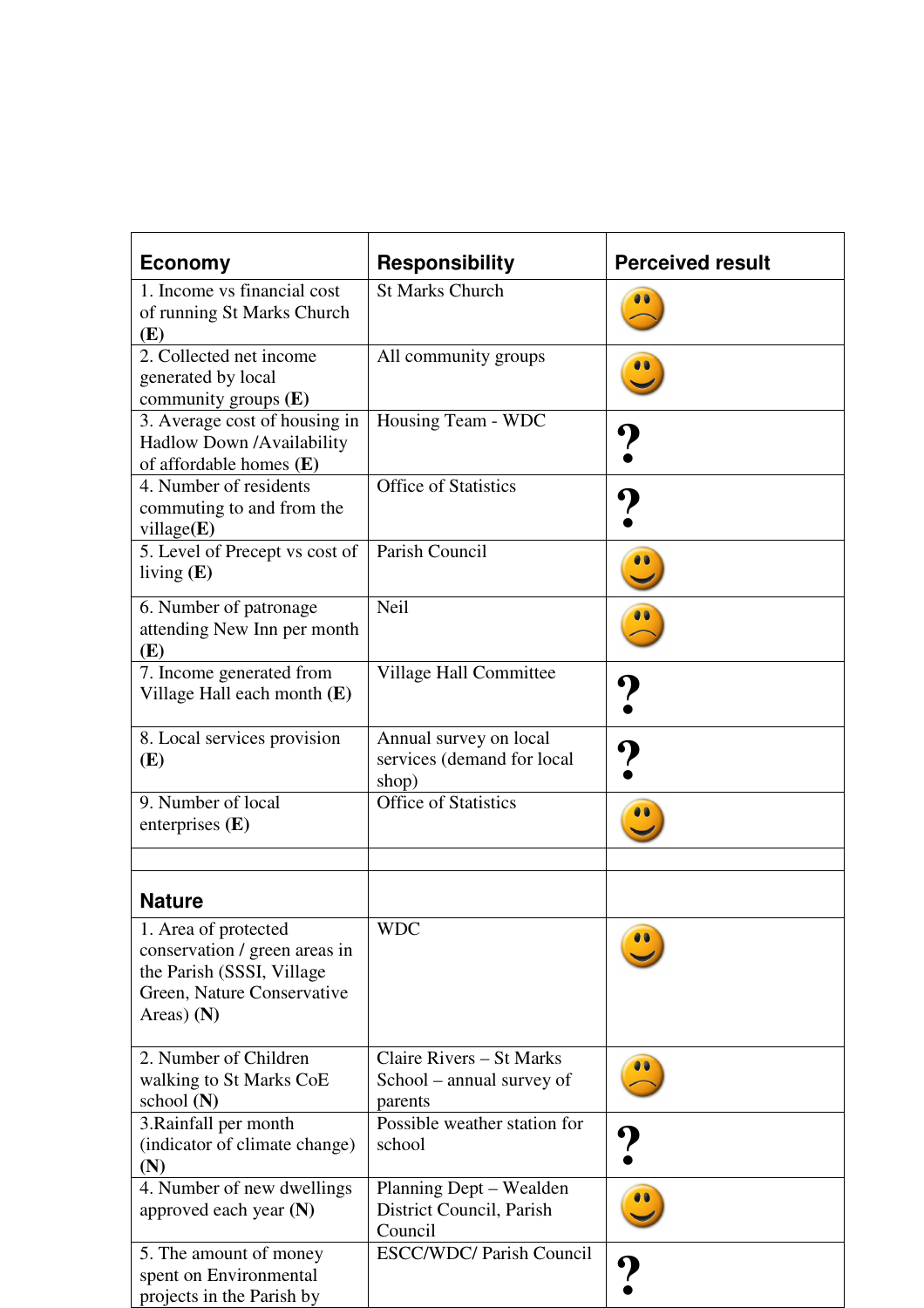| public bodies (County,<br>District, Parish) (N)                                                                                                                                |                                                       |  |
|--------------------------------------------------------------------------------------------------------------------------------------------------------------------------------|-------------------------------------------------------|--|
| 6. Condition and access of<br>public bridleways/footpaths<br>and green lanes $(N)$                                                                                             | Footpaths Officer, Wealden<br><b>District Council</b> |  |
| 7. The % of waste recycled<br>against waste disposed of<br>(N)                                                                                                                 | Data from Waste<br>management team, WDC               |  |
| 8. The average speed of<br>vehicles travelling though<br>the village $(N)$                                                                                                     | <b>Sussex Police / ESCC</b>                           |  |
| 9. The number of planning<br>applications in the High<br>Weald AONB that get<br>opposed by the Parish<br>Council but get approved by<br><b>Wealden District Council</b><br>(N) | Parish Council / WDC                                  |  |
|                                                                                                                                                                                |                                                       |  |
| <b>Social</b>                                                                                                                                                                  |                                                       |  |
| 1. Number of school events<br>involving the local<br>community $(S)$                                                                                                           | <b>Claire Rivers - St Marks</b><br>School             |  |
| 2. Number of visitors<br>attending Village Fayre and<br>Winterfest events (S)                                                                                                  | Village Fayre Committee                               |  |
| 3. Number of families<br>attending the toddlers group<br>each week during term time<br>(S)                                                                                     | <b>Toddlers Group</b>                                 |  |
| 4. Number of village hall<br>bookings per year (S)                                                                                                                             | <b>Village Hall Committee</b>                         |  |
| 5. Number of parishioners<br>and visitors attending St<br>Marks Church each month<br>(S)                                                                                       | <b>St Marks Church</b>                                |  |
| 6. Number of community<br>groups in the Village $(S)$                                                                                                                          | All community Groups                                  |  |
| 7. Number of Public<br>attending Parish Council<br>Meeting each month (S)                                                                                                      | Parish Council Clerk                                  |  |
| 8. Number of visitors<br>attending Wilderness Wood<br>(S)                                                                                                                      | Wilderness Wood                                       |  |
| 9. Number of Reported<br>crimes in the Parish $(S)$                                                                                                                            | Sussex Police                                         |  |